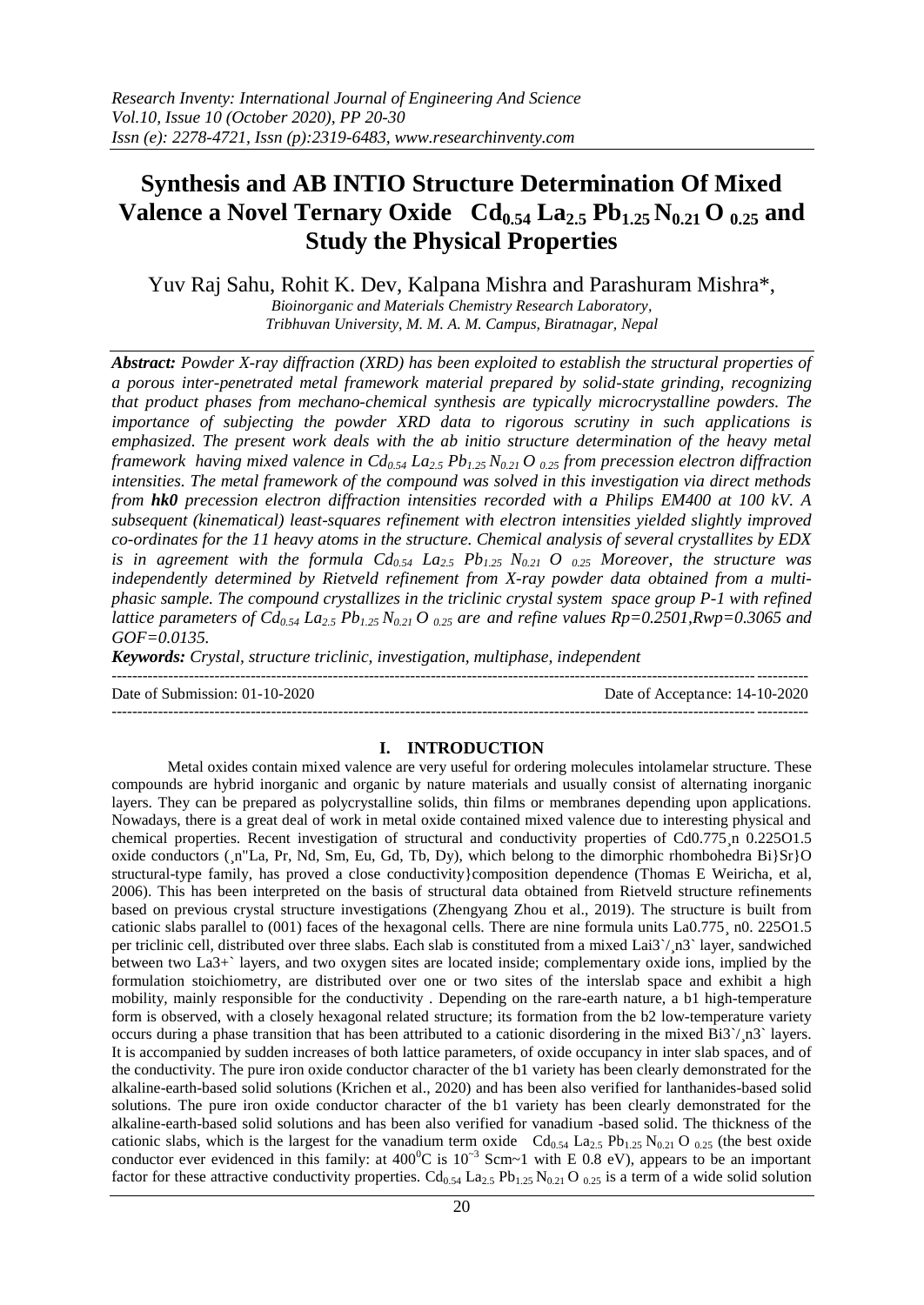domain. The crystal structure of  $Bi_{1.25}$  V<sub>0.123</sub> Ca <sub>0.245</sub> has been determined from powder diffraction data using a combination of direct methods and the novel approach of applying simulated annealing methods simultaneously to X-ray powder pattern by ab initio method. Cd<sub>0.54</sub> La<sub>2.5</sub> Pb<sub>1.25</sub> N<sub>0.21</sub> O <sub>0.25</sub> is a polar, non-centro-symmetric, second harmonic generation active material and its crystal structure is one of the more complex to be solved ab initio from powder diffraction data. Many of the important heterogeneous catalysts are transition and nontransition metals dispersed on oxide supports. Although the primary function of the support is to increase the surface area of the metal, there is now a vast literature documenting that supports can cause pronounced changes in the catalytic and chemisorptions properties of the metal (Kanth and Mishra, 2020). In particular, when group 8-10 metals are dispersed on reducible ions supports such as oxide of metal ions. The chemisorptions properties and activity of the catalyst depend on the reduction temperature used for pretreatment. Numerous mechanisms have been proposed to account for this suppression of chemisorptions and the associated change in catalytic activity; the most popular is the diffusion of reduced oxide  $Cd_{0.54}$  La<sub>2.5</sub> Pb<sub>1.25</sub> N<sub>0.21</sub> O <sub>0.25</sub> moieties onto the metal, thereby blocking metal sites. However, numerous experimental observations are left unexplained by this model. For example, changes in the magnetic properties of Cd/ La, composites with reduction temperature indicate that the Bi does not remain as elemental bismuth, but forms a Cd-La- Pb multiphase phase. Unfortunately, investigations into the role of compound formation in producing the observed effect have been hindered by the fact that relatively few ternary oxides containing both an early and a late transition and nontransition metal contained mixed valence are known.. It is interesting to note that superconductivity has been observed in some of the ternary oxide phases having the Bi and V structure type and for  $Cd_{0.54}$  La<sub>2.5</sub> Pb<sub>1.25</sub> N<sub>0.21</sub> O  $_{0.25}$  In this paper, we report the synthesis and crystal structure of Cd<sub>0.54</sub> La<sub>2.5</sub> Pb<sub>1.25</sub> N<sub>0.21</sub> O <sub>0.25</sub> by ab initio method via powder XRD and also study the morphology and electrical property.

#### **EXPERIMENTAL PROCEDURE**

#### **2.1Material and Methods**

All chemicals used were analytical grade purchase from Sigma Aldrich U. S. A.. A polycrystalline sample of  $Cd_{0.54}$  La<sub>2.5</sub> Pb<sub>1.25</sub> N<sub>0.21</sub> O <sub>0.25</sub> was synthesized by a standard solid state reaction using a mixture of high purity reagents of La2(CO)3−Pb(NO3)3 and CdCO<sub>3</sub> as the starting materials in the molar ratio of 1 : 1 : 2. The mixture was ground carefully, homogenized thoroughly with methanol (99%) in an agate mortar and then packed into an alumina crucible and calcined at 1000°C in air for 10h with several intermediate grindings [4]. Finally the product was pressed into pallets and sintered at 100 K/h. Powder X-ray diffraction (XRD) data were collected at room temperature in the angular range of 2  $\theta$  =10 to 90 with scan step width of 0.02° and a fixed containing time of 15 s using Philips powder diffractometer with graphite monochromatic CuKa radiation. The powder was rotated during the data collection to minimize preferred Orientation effect if any. The program TREOR in CRYSFIRE was used to index the powder pattern which give orthorhombic cell system.SIRPOW92 was used to locate the positional parameters of constituent atoms. The full pattern is fitting and peak decomposition in the space group P n -3 n (222 using check cell program). The structural parameters were refined by the Rietveld method using the JANA program which gave Rp=0.2501, Rwp=0.3065 and GOF=0.0135. The density is determined by Archimedes principle. The morphology of titled compound was determined using SEM. For the electrical studies, the measurements were preceded by a pretreatment of the sample in order to reduce the mean particle size of the obtained powder. After these treatments, the sample achieved about 85% of the theoretical density with the final diameter of 6 mm and thickness of 23mm. The relative density of the sample before the mechanical grinding was 79 %. Platinum electrodes were connected to the two faces of the pellet via a platinum paste to keep good electric contacts. Impedance spectroscopy measurements were carried out by using a Hewlett-Packard 4192a Impedance Analyzer. The impedance spectra were recorded in the 5 Hz-13 MHz frequency range. Electrical conductivity measurements of representative  $Cd_{0.54}$  La<sub>2.5</sub> Pb<sub>1.25</sub> N<sub>0.21</sub> O <sub>0.25</sub> were carried out by complex impedance spectroscopy with a 1174 Solartron frequency response analyzer coupled to a 1266 Solartron electrochemical interface. Pellets of about 14 mm diameter and 1 mm thickness were prepared by cold pressing of a mechanically activated powder mixture with the composition:  $Cd_{0.54}$  La<sub>2.5</sub> Pb<sub>1.25</sub> N<sub>0.21</sub> O <sub>0.25</sub>. To form the phase, the pellets were heated at 7003C during 12 h and slowly cooled to room temperature. This synthesis method was employed to improve the ceramic quality, as it has been shown for other materials (J You et al., 2018). The formed phases and crystallinity were studied by X-ray powder diffraction. Platinum electrodes were deposited on the two faces by sputtering, and measurements were carried out in the temperature range  $200-650^0C$ , at steady temperatures, with pellets under air flow and the frequency range was fixed (Y. Liang et al., 2007).

## **2.2Physical Measurements**

X-ray powder diffraction data were obtained on a Philips powder diffractometer using Bragg Brentano geometry, with a back monochromatic CuKa radiation having 1.5456(A) wavelength. Diffraction spectra were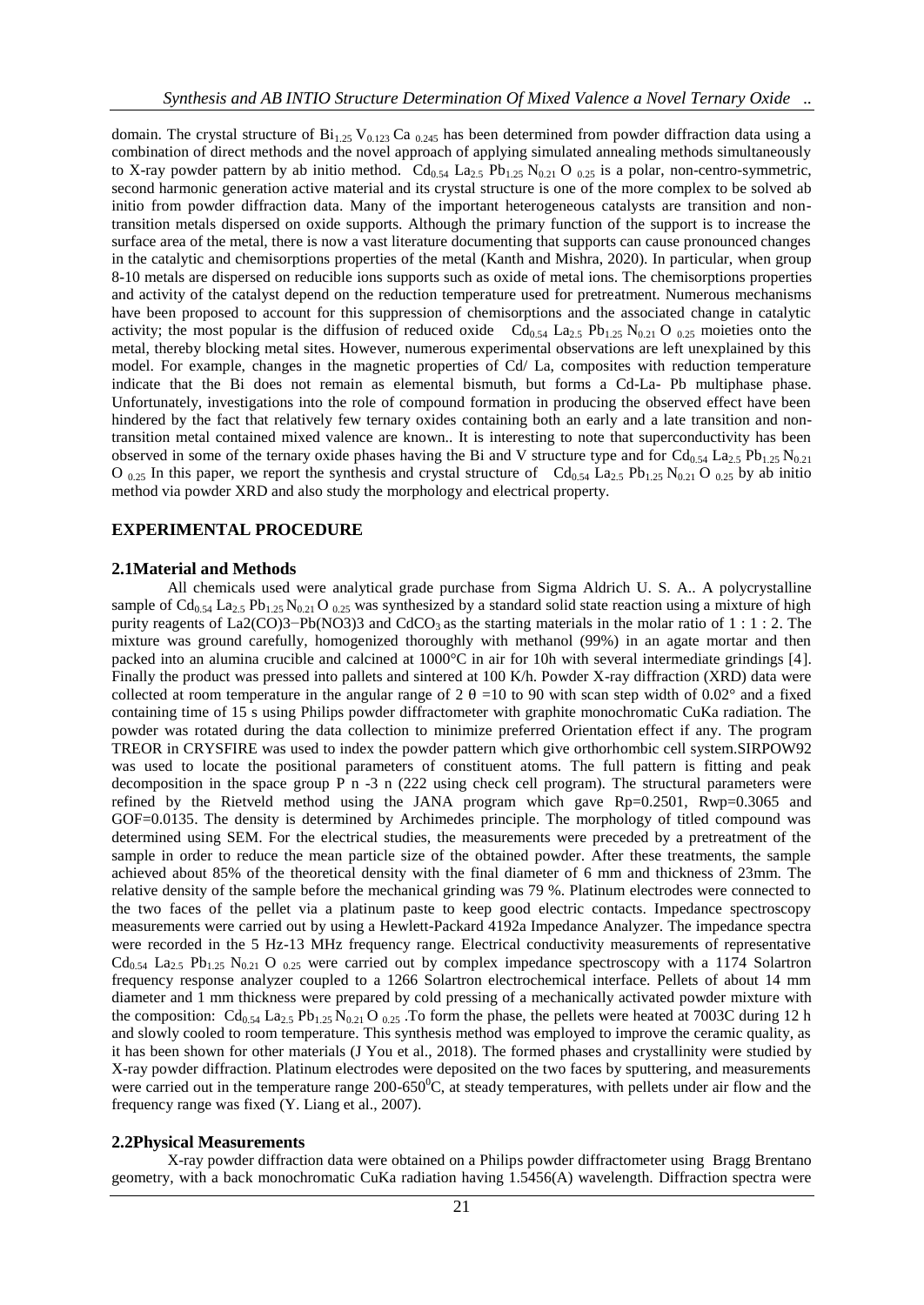scanned by steps of 0.023 (2h) over the angle range 5-50 (2θ), with a counting time of 1.5 s per step. Each sample was rotated 3.14 radian  $s^{-1}$  during the data recording, in order to minimize the orientation effects resulting from the material compaction (P. Mishra, 2011). The pattern peak positions are extracted with the Topas P of Bruker-Diffrac1- 64 software package, where each peak profile is refined using the pseudo-Voigt function. The accurate cell parameters of the different samples were refined from 5 to 50 reflections cubic. The crystal structure determination of the phase was carried out for the Philips powder diffractometer  $Cd_{0.54}$  La<sub>2.5</sub>  $Pb_{1,25}N_{0,21}$  O  $_{0,25}$  parent composition. The first attempts were undertaken by recording X-ray diffraction data, but each time, the intensities diffraction pattern was erroneous by the preferential orientation phenomenon. To minimize the preferential orientation effect and indeed be able to separate the oxygen and N atoms of the heavy atoms Bi and V at room temperature. The crystal structure determination has been concluded by using alternately the **JANA -16** and **EXPO -7** programs. Dilatometric and conductivity investigations were made on samples pelletized at room temperature (diameter 5 mm, thickness approx. 3 mm), then sintered at 900<sup>°</sup>C for 15 h and quenched to room temperature, in liquid nitrogen. The degree of compactness in all cases ranged between 75 and 92%.Dilatometric studies were performed on a Linseis L75 dilatometer with a heating rate of 0.43C/min between 20 and 700 $^0$ C. For conductivity measurements, gold electrodes were vacuum deposited on both #at surfaces of the pellets using the sputtering method. The measurements were obtained by impedance spectrometry in the frequency range 1-106 Hz, using a frequency response analyzer Schlumberger 1170; for a given temperature, each set of values was recorded after a 1h stabilization time. The density was calculated by Archimedes principle.

#### **III. RESULTS AND DISCUSSIONS**

The extensive search for novel inorganic materials with open frameworks formed of tetrahedral and octahedral delimiting inter-layer spaces (2D), tunnels (3D) or cages (1D) where cations are housed, represent currently a field of intense activity including several disciplines: solid-state chemistry, physics, mechanics, and mainly ionic conductivity properties and their use as battery materials oxides of metals and alkaline cations are well known for their thermal stability and the simplicity of syntheses , which is important for many practical applications lithium batteries (P. Bertocco, et al. 2019). The compound was prepared from  $Bi_2O_3-NH_4VO_3$  and  $CaCO<sub>3</sub>$  as starting material oxides. Calcium oxide powder was dried and decarbonated at 1000 <sup>o</sup>C over night prior to use. The oxides were weighed in stoichiometric proportions and ground together in an agate mortar. The prepared composition was heated upto1400  $\rm{^0C}$  for overnight in an alumina crucible, no particular condition was used in order to cool down the samples (Mah Jebli et al.,2019).This procedure was applied at least twice in order to establish compound as verified by X-ray powder diffraction. The final compound is white in colour.

# **3.1. Crystal structure of Cd0.54 La2.5 Pb1.25 N0.21 O 0.25**

The framework structure of  $Cd_{0.54}$  La<sub>2.5</sub> Pb<sub>1.25</sub> N<sub>0.21</sub> O <sub>0.25</sub> was first examined by ab initio structure determination method using the powder XRD data shown in figure 1. The initial lattice parameters were determined to be parameters and  $V=279.7571 \text{ Å}^3$  by an indexing procedure using the program TREOR15 in EXPO2004.16 The most probable space group was suggested to be cubic crystal system Next, the integrated intensities were extracted by the Le Bail method using the program Jana2006 (N. Tancret et al., 1996). A profile function and background function of the Le Bail method used in the present study were pseudo-Voigt function and  $20<sup>th</sup>$  order Legendre function, respectively. An initial structure model was then obtained by the charge flipping (CF) method17 using the extracted integrated intensities. Although the V site could not be clearly determined by the CF method using the powder XRD data, the framework structure of  $Cd_{0.54}$  La<sub>2.5</sub> Pb<sub>1.25</sub>  $N_{0.21}$  O  $_{0.25}$  was successfully determined with the help of Rietveld refinement using JANA package shown in figure 2. Rietveld refinement of cubic crystal system having P-1 space group was found with three dimension structure as follows against XRD data shown in figure 3 for structural determination proved difficult, due to a combination of preferred orientation of the plate-like crystallites in flat-plate geometry. In other words, the extracted peak intensities for phase 1 could be reliable. Note that if the relative intensities differed a lot from the simulated patterns of the known phases, additional manual partitioning of those overlapping peaks would be necessary to get reliable intensities for the unknown multi phase 1. After considering the multiplicity and Lorentz-polarization correction, the intensities of phase 1 were used for the structure solution as below. Moreover, the reflection conditions indicated possible space group.P-1. The initial structure model was obtained using a charge flipping algorithm with the program Superflip.8 (Dan Vu et al., 2020). Random phases were used at the beginning of the charge-flipping interaction, and overlapping peaks were re-partitioned using a histogram match to improve the convergence. The iteration converged with an R factor of 29% and the final electron density shows P1 symmetry with a 5% error. The program of EDMA was then used to automatically assign atomic positions. Four unique heavy atomic positions were found and the heaviest one was assigned as Bi while the others were considered as V and Bi. Due to the existence of heavy atoms, all oxygen positions were ambiguous in the electron density map of this stage (Massiot et al., 2014). To locate the oxygen atoms, a Monte-Carlo based simulated annealing process with the program TOPAS was applied. For each annealing process,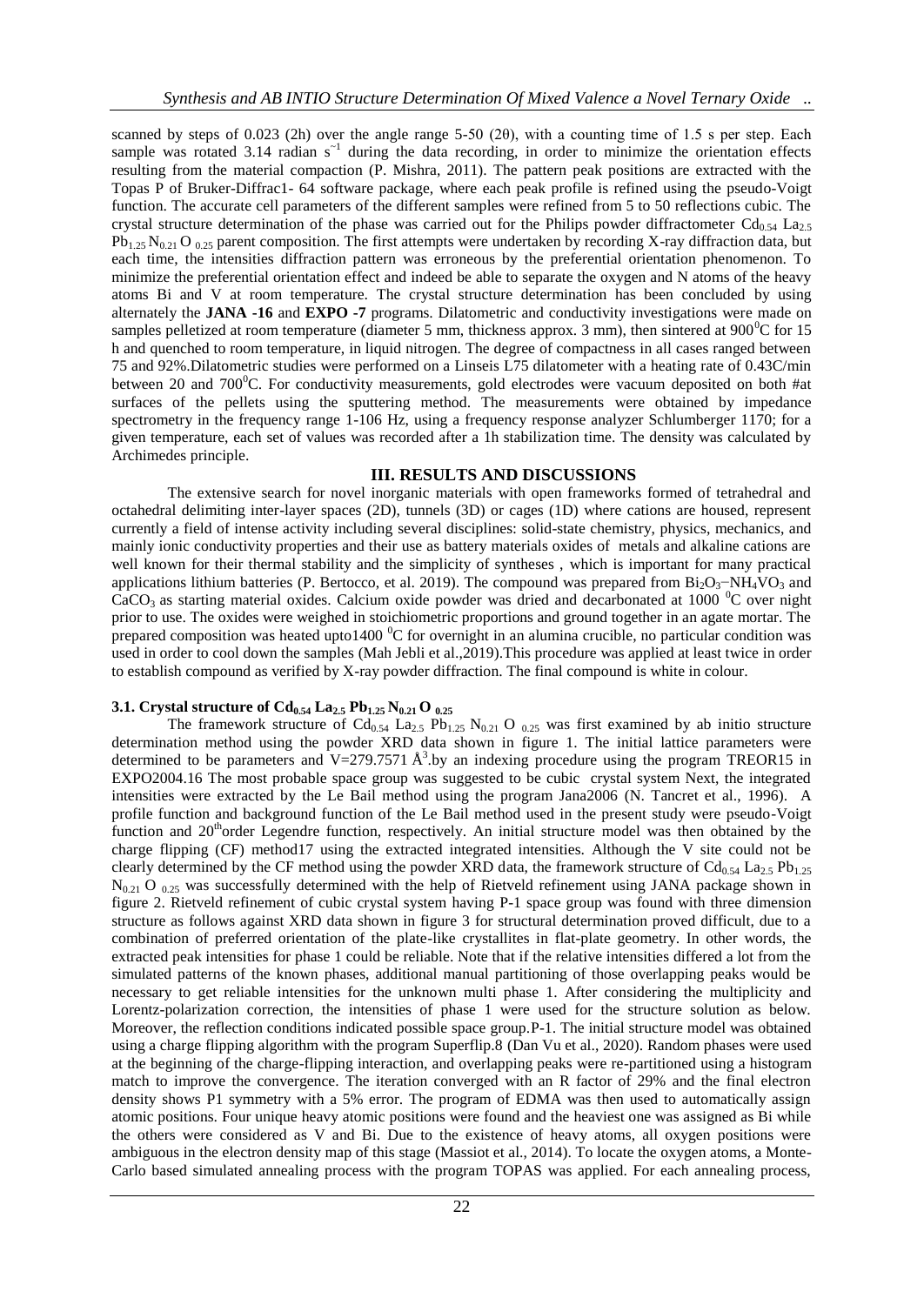various atomic coordinates were randomly assigned table 2 shown as the initial positions of the oxygen atoms (Lopez-Vergara et al., 2017). The annealing process was restarted after finding a few oxygen positions, until all oxygen positions were found to be reasonable with Cd ions. Overall, the crystal structure of cited crystal is octahedral closed face center cubic.

#### **3.2. Crystal symmetry**

From the analysis of the X-ray powder diffraction data collected on theMPD-PROat1000  $\rm{^0C}$ , we were able to obtain good solutions from two different auto indexing programs Treor (Dubois F et al., 2001) and Dicvol implemented in X'Pert High ScorePlus. The solutions determine d by the both programs are very similar: a=14.1243 Å triclinic crystal system, with a figure of merit (FOM) $M_{50}$ =30 and M50=65, respectively for Treor and Dicvol [13]. From the average oxygen volume in oxides, Voxygen18–22 ˚A3 at room temperature, and the nominal composition Cd<sub>0.54</sub> La<sub>2.5</sub> Pb<sub>1.25</sub> N<sub>0.21</sub> O <sub>0.25</sub> we can estimate Zmax =598 /18/15=2.39 and Zmin =.11. We chose  $Z=2$  leading to an oxygen volume slightly larger than the previous values, V oxygen = 23.3 A<sup>3</sup>. In order to determine the possible space groups of this compound, an initial procedure was performed to obtain the Bravais class. The observed intensities were extracted using a Le Bail spacegroupP-1.A Patterson function was then calculated with implement in the Full-proof suite. A strong peak was observed at 0.5, 0.5,0 leading to a triclinic Bravais class. In the whole the structure of crystal coordinated by tetrahedral geometry.



**Figure 2. Graphical representation of the result from Rietveld refinement with X-ray powder data.**  Vertical bars indicate positions of the Bragg reflections for  $Cd_{0.54}$   $La_{2.5}$   $Pb_{1.25}$   $N_{0.21}$   $O_{0.25}$  dots mark the **observed intensities and the solid line gives the calculated intensity curve. The deviations between the observed and the calculated intensities from the refined model are shown by the difference plot in the lower part of the diagram.**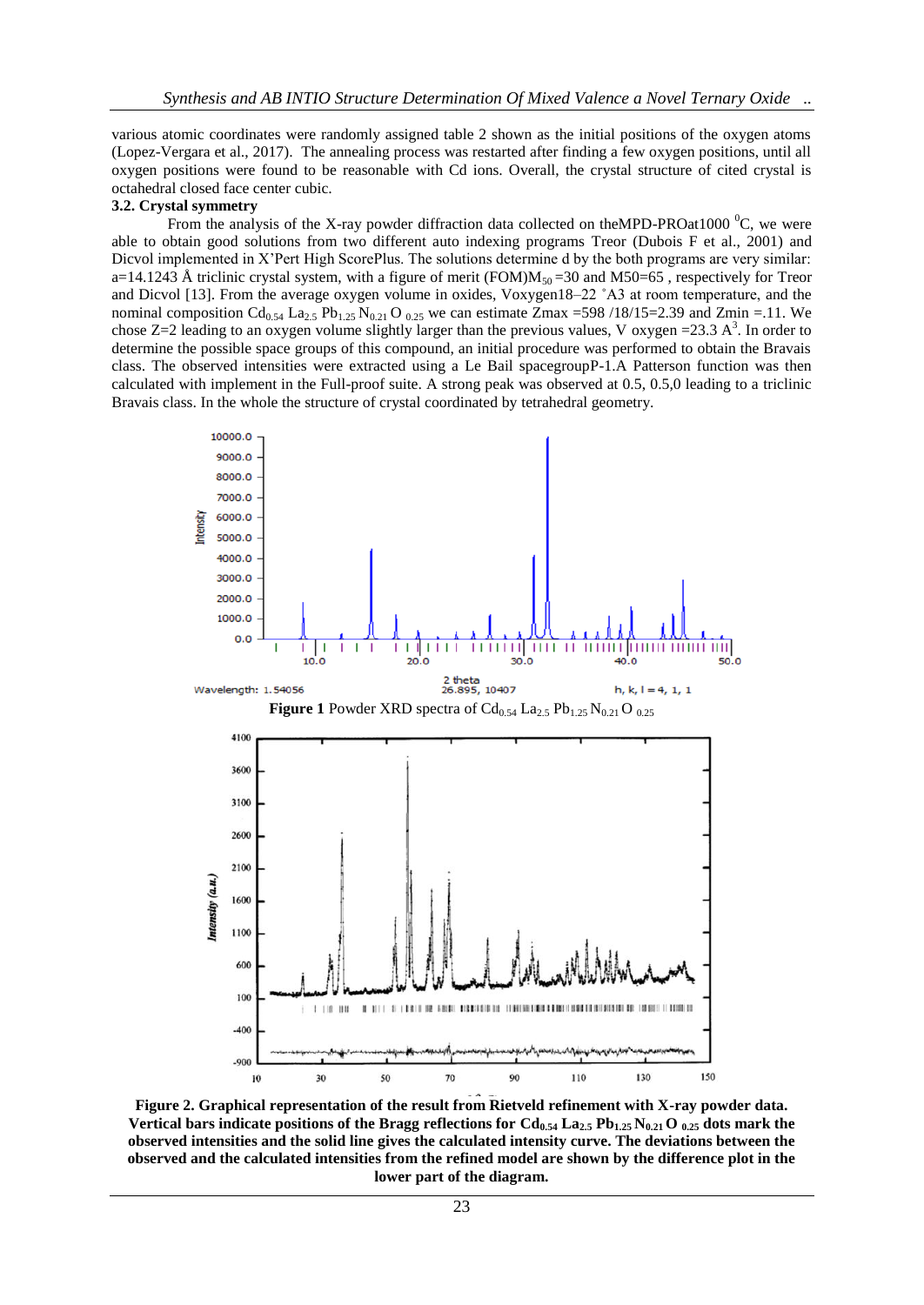| Phase Data     |                 |                                                                                                           |  |  |  |  |  |
|----------------|-----------------|-----------------------------------------------------------------------------------------------------------|--|--|--|--|--|
| S. N.          | Properties      | Data                                                                                                      |  |  |  |  |  |
|                | Formula sum     | $Cd_{0.54}$ La <sub>2.5</sub> Pb <sub>1.25</sub> N <sub>0.21</sub> O <sub>0.25</sub>                      |  |  |  |  |  |
| 2              | Formula weight  | $673.9$ g/mol                                                                                             |  |  |  |  |  |
| 3              | Crystal system  | Triclinic                                                                                                 |  |  |  |  |  |
| $\overline{4}$ | Space-group     | $P - 1(2)$                                                                                                |  |  |  |  |  |
| 5              | Cell parameters | a=3.1346 Å b=5.3402 Å c=6.0869 Å $\alpha$ =79.9066°<br>$\beta = 76.8208^{\circ} \gamma = 85.1414^{\circ}$ |  |  |  |  |  |
| 6              | Cell ratio      | a/b=0.5870 b/c=0.8773 c/a=1.9418                                                                          |  |  |  |  |  |
|                | Cell volume     | $97.57 \, \text{\AA}^3$                                                                                   |  |  |  |  |  |
| 8              | Z               | $\mathfrak{D}$                                                                                            |  |  |  |  |  |
| 9              | Calc. density   | 22.9378 $g/cm3$                                                                                           |  |  |  |  |  |
| 10             | Meas.density    | 22.91671 g/cm <sup>3</sup>                                                                                |  |  |  |  |  |
| 11             | Pearson Code    | aP17                                                                                                      |  |  |  |  |  |
| 12             | Formula Type    | N2O2P5Q8                                                                                                  |  |  |  |  |  |
| 13             | Pearson code    | I8d                                                                                                       |  |  |  |  |  |

# **Table1**.**Crystallographic Data**

# **Table2. Fraction Atomic Parameters**

| S. N.          | Atom           | Ox.  | Wyck. | Site | S.O.F. | x/a        | y/b     | z/c      | $U[\AA^2]$ |
|----------------|----------------|------|-------|------|--------|------------|---------|----------|------------|
|                | La1            | $+3$ | 2i    |      |        | 0.39874    | 0.52349 | 0.26485  | 0.0380     |
| 2              | Cd1            | $+2$ | 2i    |      |        | 0.89532    | 0.69952 | 0.19451  | 0.0380     |
| 3              | O <sub>1</sub> | $-2$ | 2i    |      |        | 0.08875    | 0.25861 | 0.49731  | 0.0380     |
| $\overline{4}$ | O <sub>2</sub> | $-2$ | 2i    |      |        | $-0.09756$ | 0.28617 | 0.18790  | 0.0380     |
| 5              | O <sub>3</sub> | $-2$ | 2i    |      |        | 0.23189    | 0.63376 | 0.54389  | 0.0380     |
| 6              | O4             | $-2$ | 2i    |      |        | 0.22731    | 0.17865 | 0.17981  | 0.0380     |
|                | N1             | $-2$ | 2i    |      |        | 0.63272    | 0.00103 | 0.37387  | 0.0380     |
| 8              | N <sub>2</sub> | $-2$ | 2i    |      |        | 0.93688    | 0.98752 | 0.31186  | 0.0380     |
| 9              | N <sub>3</sub> | $-2$ | 1d    | $-1$ |        | 1/2        | 1.00000 | $\Omega$ | 0.0380     |
| 10             | Pb             | $-2$ | 2i    |      |        | 0.50000    | 0.21345 | 0.00000  |            |
| 11             | Pb             | $-2$ | 2i    |      |        | 0.21450    | 0.52143 | 0.45120  |            |
| 12             | Pb             | $-2$ | 2i    |      |        | 0.32160    | 0.00000 | 0.51650  |            |

# **Table3. Selected Bond Angles**

| S. N. | Atom1 | Atom2           | Atom <sub>3</sub> | Angle( $\overline{0}$ ) |
|-------|-------|-----------------|-------------------|-------------------------|
| 1     | La1   | Pb              | Cd1               | 112.455                 |
|       |       | Pb              | O <sub>3</sub>    | 22.976                  |
|       |       | Pb              | Cd1               | 84.453                  |
|       |       | Pb              | O <sub>3</sub>    | 71.622                  |
|       |       | Pb              | Pb                | 133.323                 |
|       |       | Pb              | O <sub>2</sub>    | 120.684                 |
| 2     | Cd1   | Cd1             | O <sub>3</sub>    | 91.068                  |
|       |       | Cd1             | Cd1               | 116.902                 |
|       |       | Cd1             | O <sub>3</sub>    | 71.991                  |
|       |       | Cd1             | Pb                | 60.172                  |
|       |       | Cd1             | O <sub>2</sub>    | 71.614                  |
|       |       | Cd1             | O <sub>1</sub>    | 141.206                 |
| 3     | Pb1   | Pb <sub>2</sub> | O4                | 134.271                 |
|       |       | Cd1             | O <sub>3</sub>    | 160.593                 |
|       |       | Cd1             | O <sub>1</sub>    | 105.024                 |
|       |       | Cd1             | O <sub>2</sub>    | 154.297                 |
|       |       | Cd1             | Pb                | 137.504                 |
|       |       | Cd1             | Pb                | 64.653                  |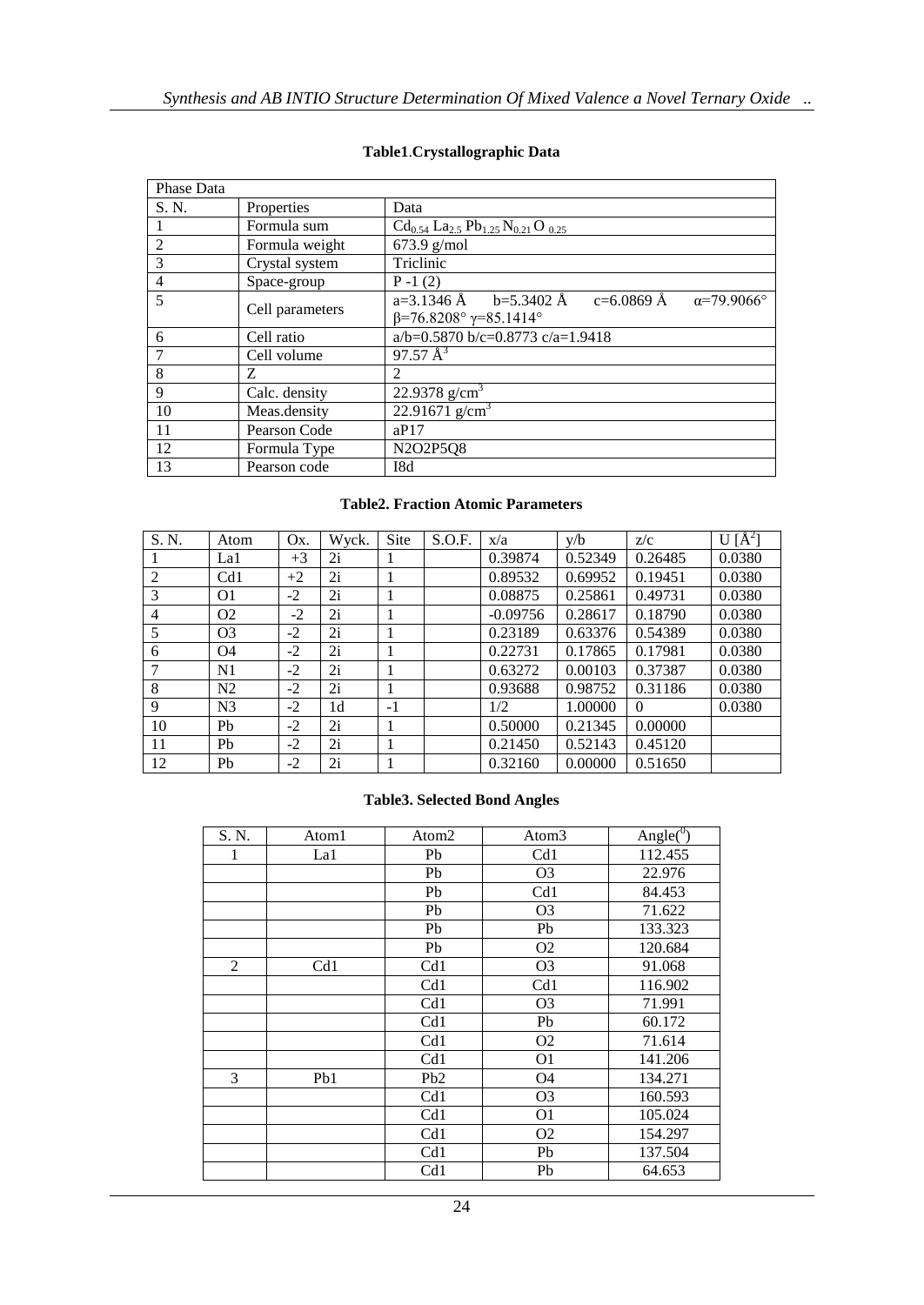|                |                | Cd1             | Pb              | 107.056 |
|----------------|----------------|-----------------|-----------------|---------|
| $\overline{4}$ | O <sub>1</sub> | $\overline{O3}$ | Cd1             | 86.547  |
|                |                | O <sub>3</sub>  | O <sub>3</sub>  | 70.513  |
|                |                | O <sub>3</sub>  | Pb              | 115.954 |
|                |                | O <sub>3</sub>  | La4             | 123.396 |
|                |                | O <sub>3</sub>  | O <sub>1</sub>  | 69.405  |
|                |                | O <sub>3</sub>  | O <sub>4</sub>  | 127.043 |
|                |                | N <sub>1</sub>  | O <sub>3</sub>  | 69.526  |
|                |                | N <sub>3</sub>  | O <sub>1</sub>  | 31.253  |
|                |                | O <sub>3</sub>  | O <sub>2</sub>  | 114.379 |
|                |                | $\overline{O3}$ | Pb              | 46.707  |
|                |                | $\overline{O3}$ | Pb              | 52.088  |
|                |                | N <sub>4</sub>  | Pb              | 155.698 |
|                |                | Cd1             | $\overline{O3}$ | 155.951 |
|                |                | Cd1             | Pb              | 64.892  |
| 5              | Pb5            | Cd1             | O <sub>2</sub>  | 149.629 |
|                |                | Cd1             | O <sub>1</sub>  | 95.734  |
|                |                | Cd1             | O4              | 92.394  |
|                |                | O <sub>3</sub>  | Pb              | 93.452  |
|                |                | O <sub>3</sub>  | Pb              | 22.234  |
|                |                | $\overline{O3}$ | Pb              | 99.311  |
|                |                | Pb              | O <sub>2</sub>  | 101.301 |
|                |                | Pb              | O <sub>1</sub>  | 158.506 |
|                |                | Pb              | O <sub>4</sub>  | 111.068 |
|                |                | Pb              | O <sub>3</sub>  | 127.819 |
|                |                | Pb              | O <sub>1</sub>  | 98.486  |
|                |                | P <sub>b</sub>  | Pb              | 121.289 |
| 6              | Cd1            | La1             | N2              | 122.772 |
|                |                | La1             | La1             | 116.902 |
|                |                | La1             | Pb              | 62.936  |
|                |                | La1             | O <sub>1</sub>  | 97.696  |

The heavy-atom positions M have been refined, where as the positions of the oxygen atoms have been transformed from the structural model suggested by Lundberg and Sundberg (Kanth and Mishra, 2020). Each M site was assumed in the refinement as occupied by 0.49 Cd and 0.51La. The calcium sites refined to an occupancy of 0.648(10) for Ca-1 in the 6-sided tunnels and 0.392(8) for Ca-2 inside the 7-sided tunnels. Lattice parameters for the a and b axes, determined from a calibrated X-ray diffraction pattern recorded along the [0 0 1] direction, are a =14.1243, b =14.1243, c=14.1243 Reflection intensities Ih k 1 were estimated using the crysfire program. Merging the intensities according to sym- symmetry yielded a data set of 556 crystallographically non-equivalent hk0 reflections after removal of 55 symmetry-forbidden reflections with non-zero intensity. The internal R-factor of symmetry-related reflections in the merged data set was 15.8% with a resolution. According to our analysis space group Pb3n was tried for solving the structure by direct methods with the program SIR97 (DO Charkin, 2008). The program was modified for this purpose with electron scattering factors provided by Jiang and Li. Similar to previous studies suspected dynamical diffraction was taken into account by using a phenomenological compensation based on The heavy Bi and V atoms, which are shown in the figure by the large grey shaded spheres, form with the oxygen atoms (small red spheres) the structural fragments of MO6 octahedral respectively. The calcium atoms are located inside the 7- (Cd-1) and 6 sided tunnels (Cd -2). The positions of the oxygen atoms have been taken from the proposed structural model of Lundberg and Sundberg and transformed to cubical space group Pn-3n.The approximation Ihklp|Vhkl| that has been derived as the limit for thick crystals under two beam conditions, where Vhkl (in volts) designates the structure factor amplitude for electrons. All attempts to use Ih k lp|Vh k l|2 instead led to wrong results with direct methods and least-squares refinement. Moreover, we found that performed geometrical corrections for parallel illumination, as suggested by other authors (G. Kresse and Joubert, 1999), spoiled the data with the result that it was neither possible to solve the structure nor to refine a given model to good geometry. Following our results obtained for the Cd0.54 La2.5 N0.21 O0.25 Pb1.25nanocrystalline powder; the data were used throughout this study without correction. The most probable solution found with these data by SIR97 had an Rfactor of 40%. All 40 heavy atoms in the unit cell are clearly visible in the potential map that was calculated by the program using the 95 largest hk0 E-values. Coincidence of several additional weak peaks in the map with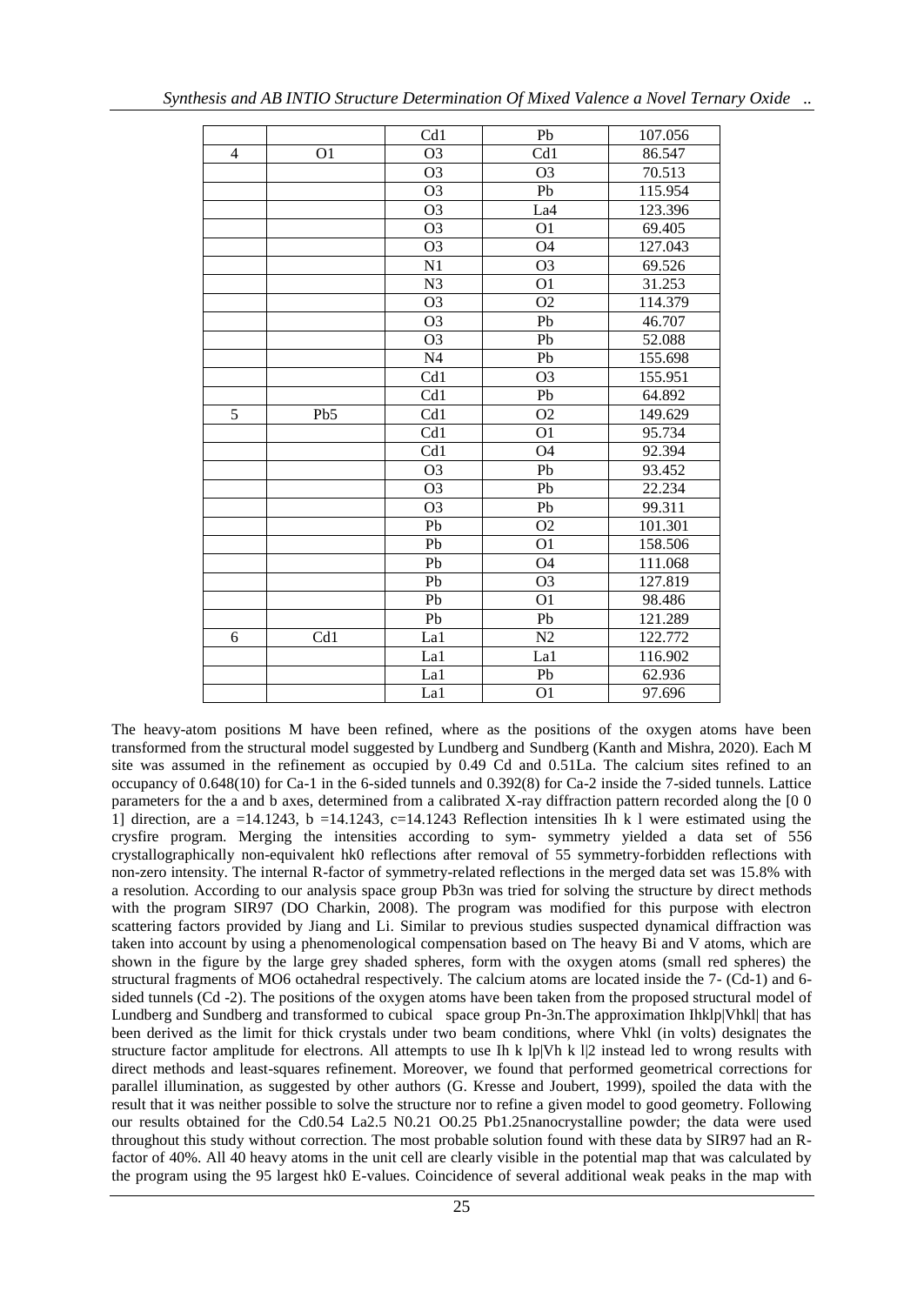suspected oxygen or cadmium atoms proved accidental and was not considered as reliable. A (kinematical) least-squares structure refinement on |Vh k l| was performed for the detected 11heavy-atom positions in the asymmetric unit (program SHELXL97-2. For the refinement, it was finally assumed that the heavy-atom positions are fully occupied by tungsten because only this yielded positive defined temperature factors for all atoms. This was not the case if mixed Nb/W sites were assumed and it is an indicator for the presence of dynamical effects. The overall R-factor of the refined framework structure was 35.2% (35] parameters refined, unit weights). The refined atomic co-ordinates together with the displacement factors Ueq are listed in Table 3. The average positional shift of the atoms during the refinement was 0.07A  $\degree$  (maximum shift0.11 A  $\degree$  for atom M 5). The potential map after least-squares refinement from X-ray diffraction is shown in figure1. An attempt to detect the oxygen positions from a Vobs/Vcalc difference Fourier map was unsuccessful due to the relatively high background level (lowest peak to background ratio about 3). Although several diffuse peaks appeared at the expected positions for calcium inside the 6-sided and 7-sided tunnels, the quality of the data did not allow reliable location of these atoms. Thus, the full range of available intensities up to resolution of 0.73A˚ was tested. Refinement of the heavy-metal framework with 651 unique reflections and mixed occupancies (Bi/V= 1.0) yielded an R-factor of 41.6 %. However, despite several additional peaks appeared in the Vobs-Vcalc differential Fourier map, it was again not possible without knowing the correct positions in advance to assign these peaks to the missing atoms. Since the quality of the received frame work model could not significantly be improved by the data with higher resolution, we present here only the result obtained with intensities up to 1A .Nevertheless, in order to check the effect of geometrical correction on the quality of the data, we calculated the required correction factors fc which match theoretical structure factors Vh k l, calculations with uncorrected structure factors Vhkl, exp, raw and geometrical corrected structure factors Vh k l, exp precess corrected, respectively:  $f c = V h k$  l;calc=Vh k l; exp; raw.

## **3.4 Crystal structure description**

The crystal structure of this compound can be described by different cationic environments. Each mixed site V/Bi (1) is surrounded by eight oxygen atoms (six O (1) atoms and two O (2) atoms) at normal distances ranging from 2.47 to 2.57 with a mean distance O/Ca 2.51 A to form a slightly distorted cubical polyhedron (Figure 4). This high symmetry of the oxygen environment leads to a very weak stereo-chemical activity and the nonhybridization of the La (1) lone pair (Lp) of the atom, which is likely very close to the bismuth nucleus. The second atom Ld (2) is bounded by seven oxygen atoms to form a very distorted polyhedron, with two very short distances (2.05 and 2.09)  $A^{\circ}$  respectively the O(3) and O(1) atoms) and normal distances varying from 2.31 to 2.49 A◦ . This distorted environment is often observed when a Bi atom possesses a lone pair and the refinement of the Bi (2) electronic lone pair Lp2 places it 1.22 A from the nucleus, to occupy the interlayer between adjacent Bi (2) Ca layers. Each V-Bi (1) atom shares O(1) atoms with the six neighboring cations V-Bi(1) to form a mixed Ca-Bi-O layer parallel to the plan (b, c), associated with angles shown in table 4. In the same manner, each Bi (2) atom shares also oxygen atoms with the six closest bismuth atoms, to form a layer parallel to the precedent (Figure 4b). Thus, the crystal structure can be described by a piling of layers ABC, ABC, etc., in the a-axis direction, where layers A and C are formed by Bi(2) atoms and their oxygen environment, and layer B is constituted by mixed sites  $La\}Bi(1)$  and their oxygen atoms (Figure 5). The cohesion between layers A and B is ensured by the O (1) and O (2) atoms with long distances to the Cd-La-Pb (1) atoms (Figure 4) and all bond angles are shown in Table 4.

# **3.5 Morphological study by SEM (scanning electron microscopy)**

Scanning electron microscopy (SEM) is giving morphological examination with direct visualization. The techniques based on electron microscopy offer several advantages in morphological and sizing analysis; however, they provide limited information about the size distribution. For SEM characterization, nanoparticles solution should be first converted into a dry powder, which is then mounted on a sample holder followed by coating with a conductive metal, such as gold, using a sputter coater (Minfeng et al., 1999). The sample is then scanned with a focused fine beam of electrons. The surface characteristics of the sample are obtained from the secondary electrons emitted (Marzouki et al., 2019) from the sample surface. The morphology of the oxide nanoparticles is shown in Fig.2. From the image, it is clear that the particles were highly agglomerated in nature. The SEM pictures clearly show randomly distributed grains with smaller size. From the SEM analyses, one can conclude the formation of nanoparticles spherical structure. Here it is grown in very high-density and possessing almost uniform spherical shapes. The image reveals that the average size of the particles is 40.32 nm.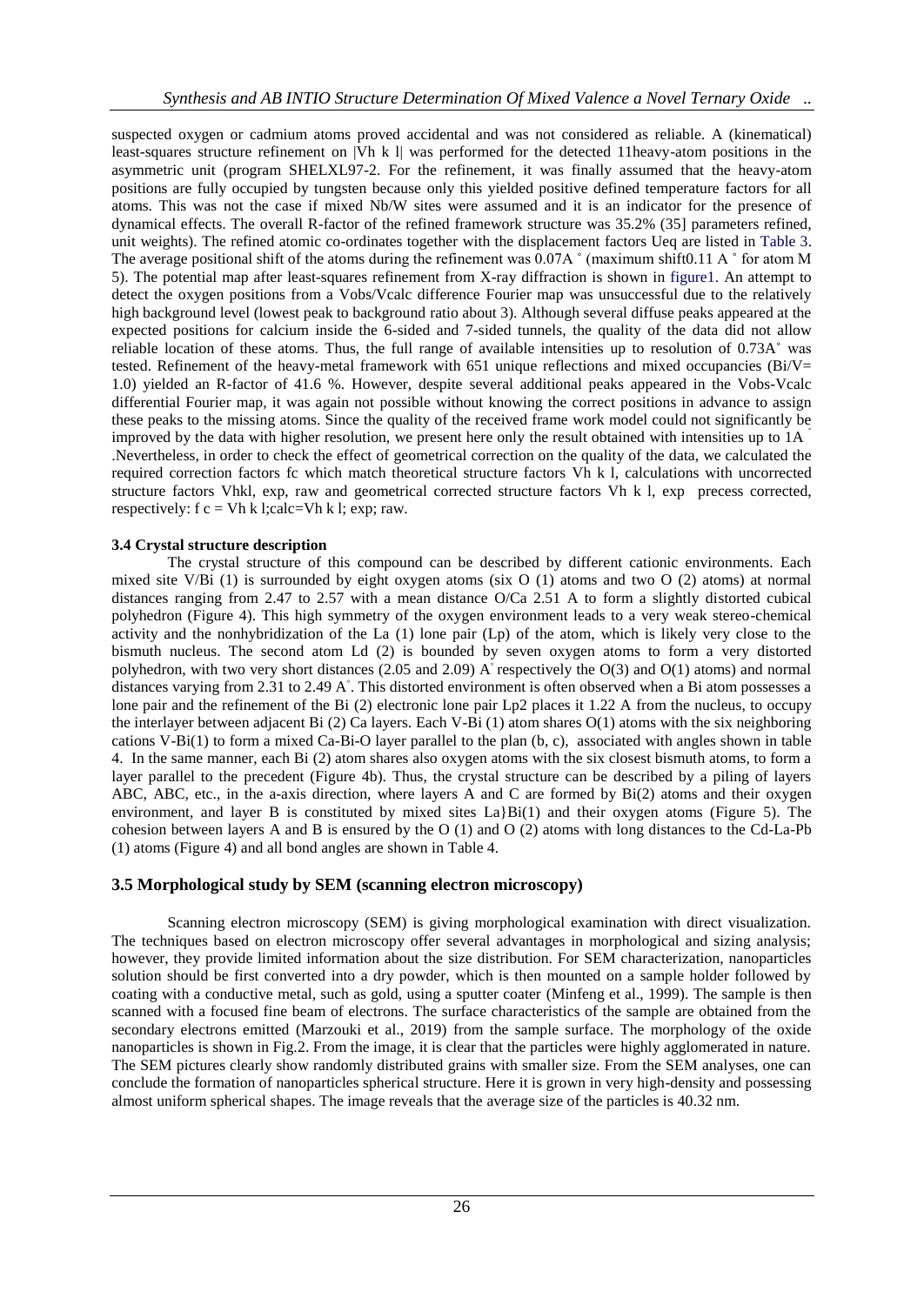

**Figure 5** SEM spectrograph of  $Cd_{0.54}$  La<sub>2.5</sub> Pb<sub>1.25</sub> N<sub>0.21</sub> O <sub>0.25</sub>

The sample is then scanned with a focused fine beam of electrons. The surface characteristics of the sample are obtained from the secondary electrons emitted from the sample surface. The morphology of the oxide nanoparticles is shown in Fig.2. From the image, it is clear that the particles were highly agglomerated in nature. The SEM pictures clearly show randomly distributed grains with smaller size. From the SEM analyses, one can conclude the formation of nanoparticles spherical structure. Here it is grown in very high-density and possessing almost uniform spherical shapes. The image reveals that the average size of the particles is 40.32 nm.

#### **3.6 Electrical properties**

The electrical properties of the title compounds were determined by using complex impedance spectroscopy. The electrical measurements were carried out in air in the 240–360°C temperature range after stabilization at each step of 30 °C and in the frequency range 1Hz-13MHz. The applied voltage was 0.5 V, which allows eliminating aberrant points at low frequencies. Z-view computer program [19] was used to determine the electrical parameters by using a conventional electrical circuit as follow: R//CPE-R//CPE, where CPE is a constant phase element:

$$
Z_{CPE} = \frac{1}{A(j\omega)^p}
$$

An additional inductance L was added to account for instrumental contributions especially at high temperature. The true capacitance was calculated from the pseudo-capacitance according to the following relationships-

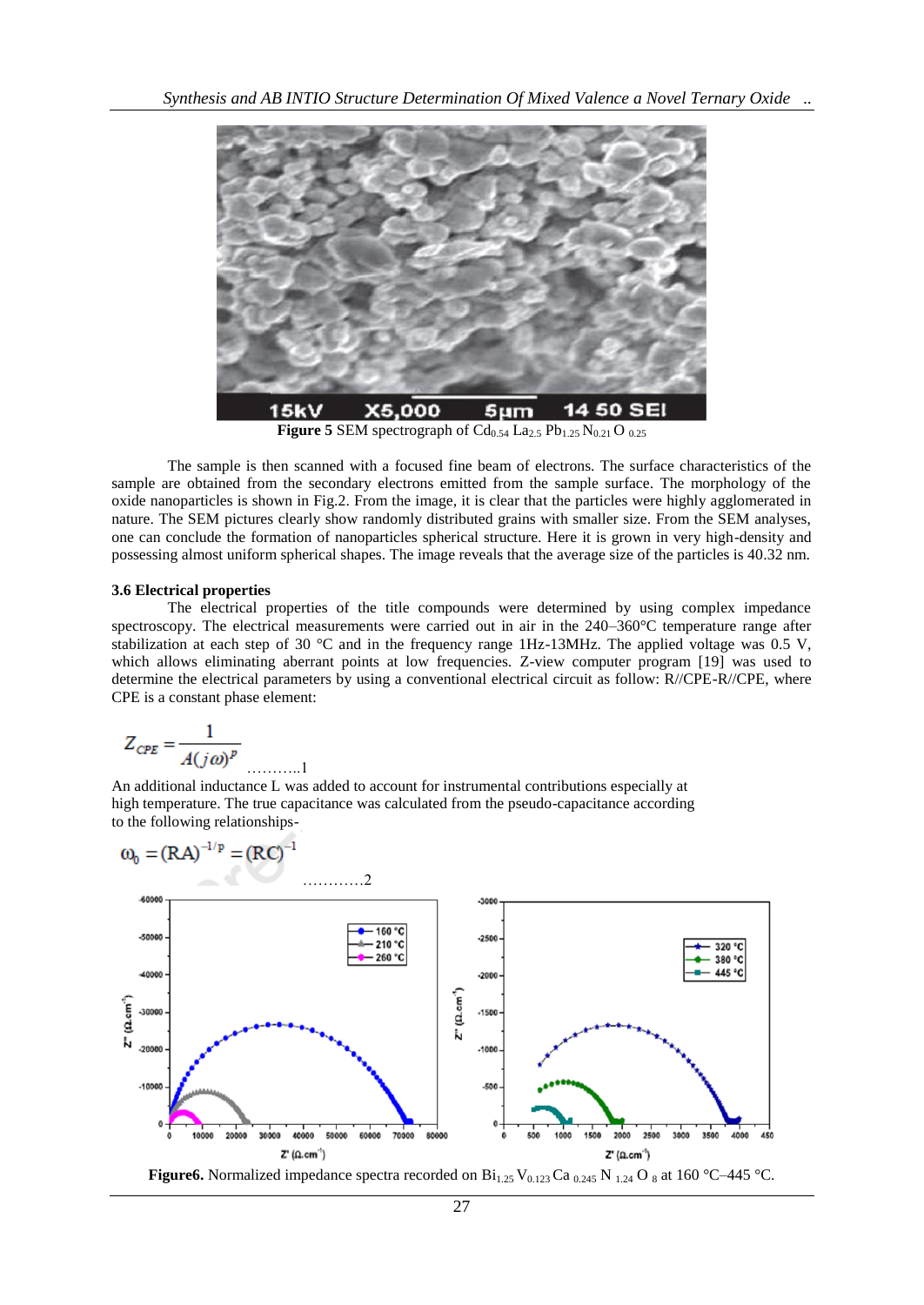

**Figure 7** Arrhenius plots of conductivity of  $Bi_{1.25}$  V<sub>0.123</sub> Ca <sub>0.245</sub> N <sub>1.24</sub> O <sub>8</sub>.

**Table4**. **Electrical values of the equivalent circuit parameters calculated for**  $Bi_{1.25}V_{0.123}Ca_{0.245}N_{1.24}O_8$ **sample at different temperatures**.

| S. N.          | T (°C) | T(K) | $C_1(x10^{-11}F)$ | $P_1 \pm 0.02$ | $\rho(k \Omega, cm)$ | $\sigma(x\ 10^{-4} \text{ S.cm}^{-1})$ |
|----------------|--------|------|-------------------|----------------|----------------------|----------------------------------------|
|                |        |      | ± 0.02            |                | $\pm 0.01$           | $\pm 0.01$                             |
|                | 160    | 433  | 1.49              | 0.9            | 78.832               | 0.14                                   |
| 2              | 210    | 483  | 1.51              | 0.9            | 23.263               | 0.43                                   |
| 3              | 260    | 533  | 1.64              | 0.9            | 8.958                | 1.11                                   |
| $\overline{4}$ | 320    | 593  | 1.59              | 0.9            | 3.788                | 2.64                                   |
|                | 380    | 653  | 1.58              | 0.8            | 1.852                | 5.40                                   |
| 6              | 445    | 718  | 1.70              | 0.8            | 1.022                | 9.78                                   |

Normalized impedance spectra recorded on Cd0.54 La2.5 N0.21 O0.25 Pb1.25 at 150 °C–445 °Care showed in figure 6.The electrical parameters values achieved from the equivalent circuit in the temperature range 160–  $445^{\circ}$ Care summarized in table 3. Where, the resistivity  $\rho=R/k$  is extracted from the refinement of each contribution which the geometric factor of the cylindrical pellet g(cm−1)=e/S (e=thickness; S=surface).The conductivity increases from 0.14 10–4 Scm<sup>-1</sup> at 160 °C to 9.78  $10^{-4}$  Scm<sup>-1</sup> at 445 °C(table 3). Although, the absolute conductivity value of the Al/Li-substituted title material at  $320^{\circ}$ C ( $\sigma$ =2.64 10–4 Scm<sup>-1</sup>). The Arrhenius plot of the electrical conductivity, log (σT) (S.Kcm<sup>-1</sup>)) as a function of 1000/T (K<sup>-1</sup>), in the temperature interval 160 -445°C is illustrated in figure 7. As a single linear plot and following the Arrhenius law, the activation energy of the  $Bi_{1.25}$  V<sub>0.123</sub> Ca <sub>0.245</sub> N <sub>1.24</sub> O <sub>8</sub>compound determined by linear fit is 0.549 eV and show pseudo order of kinetic thermal reaction. Conductivity increases with increase in temperature. This material presents interesting electrical performance and can be used as super-conductor materials [19].

## **IV. CONCLUSIONS**

The title compound,  $Cd_{0.54}$  La<sub>2.5</sub> Pb<sub>1.25</sub> N<sub>0.21</sub> O <sub>0.25</sub> has been synthesized as polycrystalline powder by solid-state method. To the present authors' knowledge, our work is the first to uncover the metal framework structure of a large unit cell heavy-metal oxide contained mixed valence with tunnel structure directly from single-projection X-ray diffraction data. To reach this goal, large-angle precession X-ray diffraction intensities have been collected on imaging plates at 100 kV. Processing of the data was performed following the quasikinematical approach as outlined elsewhere. Suggested data correction schemes for the geometry of off-axis hollow-cone illumination have been checked, but were not applied because this impaired the quality of the data. Thus, the framework structure of the title compound was solved from uncorrected data with 1A ˚ resolution using the direct methods program SIR97. All atoms in the asymmetric unit of the Cd0.54 La2.5 N0.21 O0.25 Pb1.25 framework were readily found by the program and correctly assigned with their 3D coordinates. A (kinematical) least-squares structure refinement of the heavy-atom positions was carried out with the program JANA using the same hk0 data set. Comparison of the refined co-ordinates for the heavy atoms resulting from Rietveld refinement on X-ray powder data (present study) showed an average agreement for the metal framework structure within 0.09A ˚ .SEM analysis of several crystallites examined indicate an average chemical composition of this phase according to Cd0.54 La2.5 N0.21 O0.25 Pb1.25 .Despite the quality of the available precession X-ray diffraction data proved sufficient for accurate determination of the heavy-atom positions, the data quality did not allow to unambiguously locate the vanadium atoms inside the tunnels nor to reveal the oxygen atoms. Theoretical calculations carried out for the M5O14 framework structure show that simple formulas for the detectability of light atoms in the presence of heavy atoms can be misleading, since the background noise which results from truncation errors in the Fourier synthesis is not taken into account. Thus, for calculated data with 1A ˚ resolution it was found that the heavy atoms appear effectively 7.8 times stronger